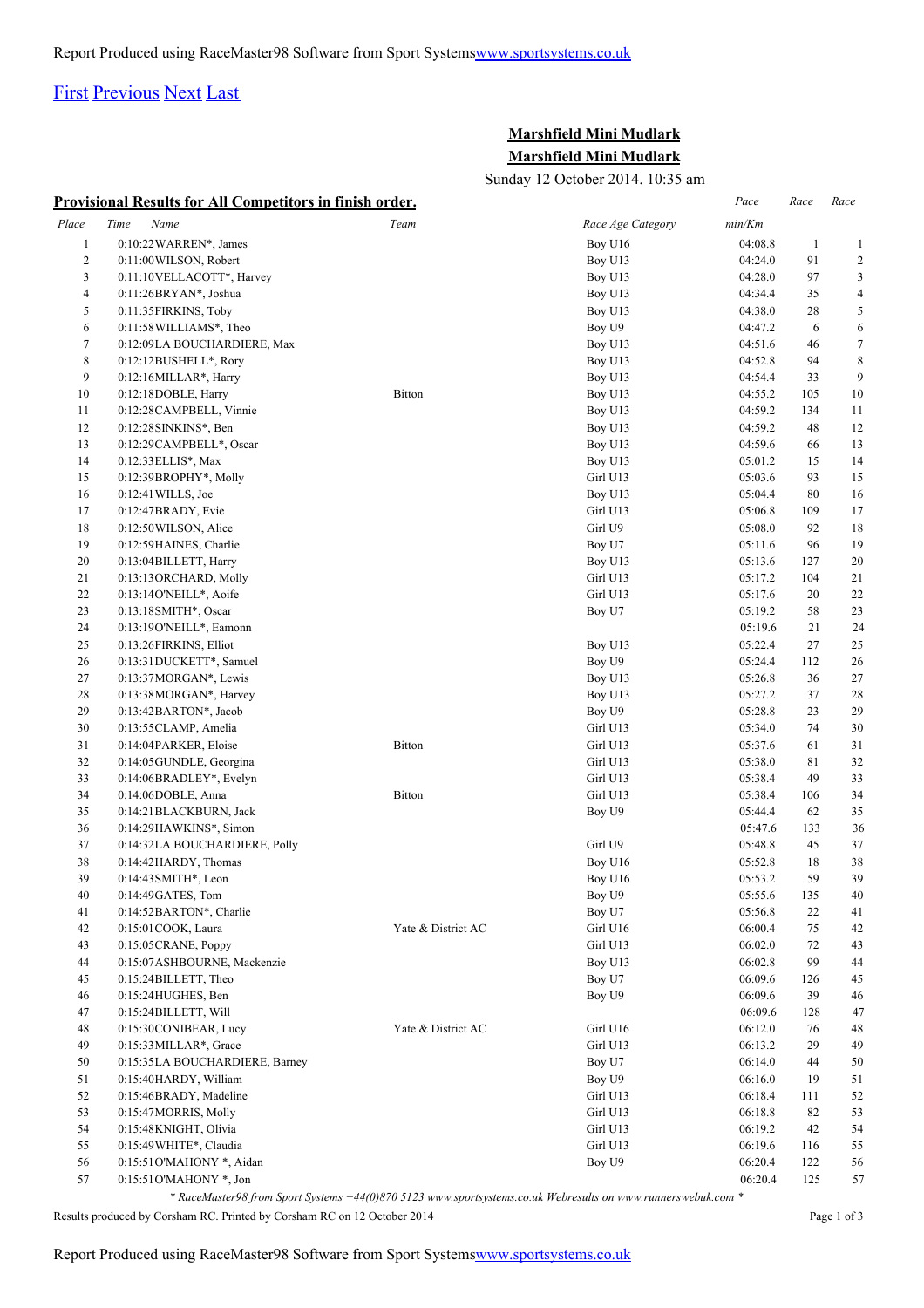## [First](http://www.corshamrunningclub.co.uk/Mudlark/Results/2014/Marshfield Mini Mudlark.html) [Previous](http://www.corshamrunningclub.co.uk/Mudlark/Results/2014/Marshfield Mini Mudlark 2014.html) [Next](http://www.corshamrunningclub.co.uk/Mudlark/Results/2014/Marshfield Mini Mudlark 2014Page3.html) [Last](http://www.corshamrunningclub.co.uk/Mudlark/Results/2014/Marshfield Mini Mudlark 2014Page3.html)

Marshfield Mini Mudlark, Marshfield Mini Mudlark - Sunday 12 October 2014. 10:35 am

|       | Provisional Results for All Competitors in finish order. |               |                   | Pace    | Race           | Race   |
|-------|----------------------------------------------------------|---------------|-------------------|---------|----------------|--------|
| Place | Time<br>Name                                             | Team          | Race Age Category | min/Km  |                |        |
| 58    | 0:15:53 SINKINS*, Colin                                  |               |                   | 06:21.2 | 47             | 58     |
| 59    | 0:16:06 DEVITT*, James                                   |               | Boy U9            | 06:26.4 | 102            | 59     |
| 60    | 0:16:15 KNIGHT, Toby                                     |               | Boy U7            | 06:30.0 | 43             | 60     |
| 61    | 0:16:15 KNIGHT, Charlotte                                |               |                   | 06:30.0 | 41             | 61     |
| 62    | 0:16:26 HAWKINS*, Oliva                                  |               | Girl U13          | 06:34.4 | 132            | 62     |
| 63    | 0:16:31 ANDREWS, Millie                                  |               | Girl U13          | 06:36.4 | 25             | 63     |
| 64    | 0:16:48 MILLAR*, Adrian                                  |               |                   | 06:43.2 | 30             | 64     |
| 65    | 0:16:49 ANDREWS, Jack                                    |               | Boy U7            | 06:43.6 | 24             | 65     |
| 66    | 0:16:50 ANDREWS, Paul                                    |               |                   | 06:44.0 | 26             | 66     |
| 67    | 0:16:56 STRUTT*, Madge                                   |               | Girl U13          | 06:46.4 | 55             | 67     |
| 68    | 0:16:58 WHITE*, Bissy                                    |               | Girl U13          | 06:47.2 | 115            | 68     |
| 69    | 0:17:00 SMITH*, Lucy                                     |               | Girl U9           | 06:48.0 | 60             | 69     |
| 70    | 0:17:01 EDWARDS *, Sophie                                |               | Girl U7           | 06:48.4 | 11             | 70     |
| 71    | 0:17:02 EDWARDS *, Charlie                               |               |                   | 06:48.8 | 12             | 71     |
| 72    | 0:17:17 NUTTALL, Kirsty                                  |               | Girl U13          | 06:54.8 | 87             | 72     |
| 73    | 0:17:29 HOUGHTON, Lizzie                                 | Kingswood tri | Girl U7           | 06:59.6 | 63             | 73     |
| 74    | 0:17:36 PATCH, Theo                                      |               | Boy U13           | 07:02.4 | 129            | 74     |
| 75    | 0:17:38 DICKINSON, Tom                                   |               | Boy U7            | 07:03.2 | 3              | 75     |
| 76    | 0:17:39 DICKINSON, Sarah                                 |               |                   | 07:03.6 | $\overline{c}$ | 76     |
| 77    | 0:17:43 COOPER*, Benjamin                                |               | Boy U13           | 07:05.2 | 52             | 77     |
| 78    | 0:17:59 BRADLEY*, Lil                                    |               | Girl U9           | 07:11.6 | 50             | 78     |
| 79    | 0:18:02 WRIGHT*, Molly                                   |               | Girl U9           | 07:12.8 | 117            | 79     |
| 80    | 0:18:03 KEARNEY-MITCHELL*, Hannah                        |               | Girl U13          | 07:13.2 | 120            | $80\,$ |
| 81    | 0:18:16 MORGAN*, Sophie                                  |               | Girl U7           | 07:18.4 | 38             | 81     |
| 82    | 0:18:17 MORGAN*, Peter                                   |               |                   | 07:18.8 | 121            | 82     |
| 83    | 0:18:18 SMALLER, Alexander                               |               | Boy U13           | 07:19.2 | 89             | 83     |
| 84    | 0:18:18 WOOTON*, Andrew                                  |               | Boy U13           | 07:19.2 | 73             | 84     |
| 85    | 0:18:26 WILLS, Toby                                      |               | Boy U7            | 07:22.4 | 79             | 85     |
| 86    | 0:18:27 WILLS, Matt                                      |               |                   | 07:22.8 | 78             | 86     |
| 87    | 0:18:28 BURTON, Sienne                                   |               | Girl U13          | 07:23.2 | 70             | 87     |
| 88    | 0:18:41 DEVITT*, Noel                                    |               |                   | 07:28.4 | 103            | $88\,$ |
| 89    | 0:18:44 CLARKE, Eva                                      |               | Girl U7           | 07:29.6 | 136            | 89     |
| 90    | 0:18:46 BEEK, Sam                                        |               | Boy U13           | 07:30.4 | 86             | 90     |
| 91    | 0:18:58 HEYDEN, Alfie                                    |               | Boy U5            | 07:35.2 | 57             | 91     |
| 92    | 0:18:59 HEYDEN, Helen                                    |               |                   | 07:35.6 | 56             | 92     |
| 93    | 0:19:04 GWILLIAM*, Katy                                  |               | Girl U7           | 07:37.6 | 13             | 93     |
| 94    | 0:19:39 PATCH, Phoebe                                    |               | Girl U16          | 07:51.6 | 130            | 94     |
| 95    | 0:19:39 BUSSEY, Chantelle                                |               | Girl U16          | 07:51.6 | 131            | 95     |
| 96    | 0:19:51 WILLIAMS*, Tabitha                               |               | Girl U7           | 07:56.4 | 7              | 96     |
| 97    | 0:19:52 WILLIAMS*, Molly                                 |               |                   | 07:56.8 | $\overline{4}$ | 97     |
| 98    | 0:19:53 WRIGHT*, Phoebe                                  |               | Girl U13          | 07:57.2 | 119            | 98     |
| 99    | 0:19:53 WRIGHT *, David                                  |               |                   | 07:57.2 | 118            | 99     |
| 100   | 0:19:59 HEMPSON*, Milly                                  |               | Girl U13          | 07:59.6 | 98             | 100    |
| 101   | 0:20:00 BRYAN*, Holly                                    |               | Girl U13          | 08:00.0 | 34             | 101    |
| 102   | 0:20:12 STRUTT*, Wilf                                    |               | Boy U9            | 08:04.8 | 51             | 102    |
| 103   | 0:20:14 SMALLER, Theo                                    |               | Boy U9            | 08:05.6 | 90             | 103    |
| 104   | 0:20:17 EDWARDS*, Lucy                                   |               | Girl U5           | 08:06.8 | 9              | 104    |
| 105   | 0:20:18 EDWARDS*, Andy                                   |               |                   | 08:07.2 | 10             | 105    |
| 106   | 0:20:21 PARRY*, Lauren                                   |               | Girl U7           | 08:08.4 | 64             | 106    |